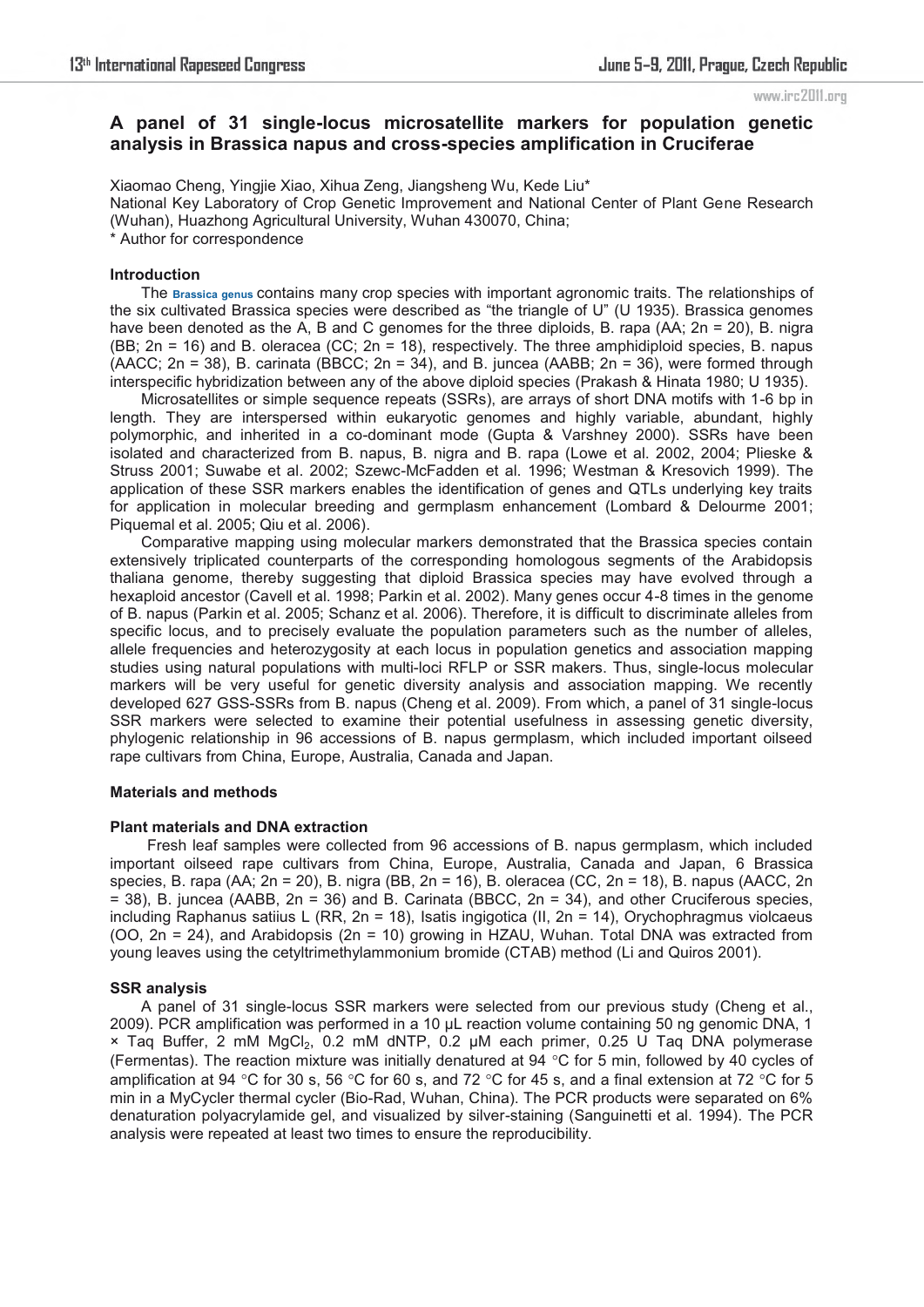#### **Data analysis**

The polymorphic information contents (PIC) (Botstein et al. 1980) was calculated based on the

formula: 2  $\sum_{m=1}^{m-1} \sum_{m=1}^{m} 2^{m}$  $\overline{i}$   $\overline{i}$   $\overline{j}$   $\overline{k}$   $\overline{i}$   $\overline{i}$  $1-\sum_{m=1}^{m} p_{m}^{2}-\sum_{m=1}^{m-1} \sum_{m=1}^{m} 2$  $i = 1 - \sum P_{ii} - \sum$ ,  $\sum P_{ii} P_{ik}$  $\overline{i=1}$   $\overline{i=1}$   $\overline{k=i}$ *PIC*  $= 1 - \sum_{m=0}^{m} p_m^2 - \sum_{m=0}^{m-1} \sum_{m=0}^{m} 2p_m^2 p_m^2$  $\overline{1}$   $\overline{i}$   $\overline{i}$   $\overline{k}$   $\overline{i}$   $\overline{i}$  $\mu = 1 - \sum_{i=1}^{m} p_{ii}^2 - \sum_{i=1}^{m-1} \sum_{j=1}^{m} 2 p_{ii}^2 p_{ik}^2$  , where  $\mathsf{p}_{ij}$  is the frequency of the jth allele, and  $\mathsf{p}_{ik}$  is the

frequency of the kth allele. Observed heterozygosity  $(H_0)$ , expected heterozygosity  $(H_e)$  and Hardy-Weinberg equilibrium (HWE) test for each locus were performed in these 96 accessions of B. napus cultivars using software PowerMarker V3.25 (Liu & Muse 2005). To depict phylogenic relationship of these 96 B. napus accessions, a dendrogram based on Nei's dissimilarity matrices (Nei & Li 1979) was constructed using a cluster analysis (UPGMA) with software NTsys 2.0f (Rohlf 2006).

## **Results and discussion**

A total of 87 alleles were identified at 31 loci. The number of alleles varied from two to six. PIC ranged from 0.0587 to 0.7018, with an average PIC value of 0.3289.  $H_0$  varied from 0.0000 to 0.5269, while H<sub>e</sub> ranged from 0.0605 to 0.7444. All loci significantly deviated from HWE after a Bonferroni correction, which may be attributed to the existence of undetected population structure that was caused by their distinct evolutionary pathway and breeding history of these cultivars (Pritchard et al. 2000).

At the genetic dissimilarity threshold of 0.57 and 0.52, six and four cultivars were clustered into two separate subgroups: "China-1" and "China-2", respectively. Among the remaining 86 cultivars, 62 Chinese cultivars were clustered in a subgroup labeled "China-3" at a genetic distance of 0.51, which contained two cultivars from Europe, four from Canada, four from Australia and one from Japan, respectively. The remaining 4 Chinese cultivars were clustered into the "Mixed" subgroup with cultivars from Europe, Canada, Australia, indicating that these foreign cultivars were genetically distant from the Chinese cultivars (Fig. 1).



**Fig. 1 Dendrogram based on the genetic distance matrix of 96 B. napus accessions using the UPGMA clustering method. CHN, means China; JPN, means Japan; CAN, means Canada; AUS, means Australia; EUR, means Europe. The arrow indicates the divergent point of subgroups.** 

Cross-species amplification was examined among six Brassica species, B. rapa (AA; 2n = 20), B. nigra (BB, 2n = 16), B. oleracea (CC, 2n = 18), B. napus (AACC, 2n = 38), B. juncea (AABB, 2n = 36) and B. Carinata (BBCC, 2n = 34), and other Cruciferous species, including Raphanus satiius L (RR, 2n = 18), Isatis ingigotica (II, 2n = 14), Orychophragmus violcaeus (OO, 2n = 24), and Arabidopsis (2n = 10) (Table 2). Of the 31 markers, 25 (80.7%), 31 (100%) and 28 (90.3%) amplified products from the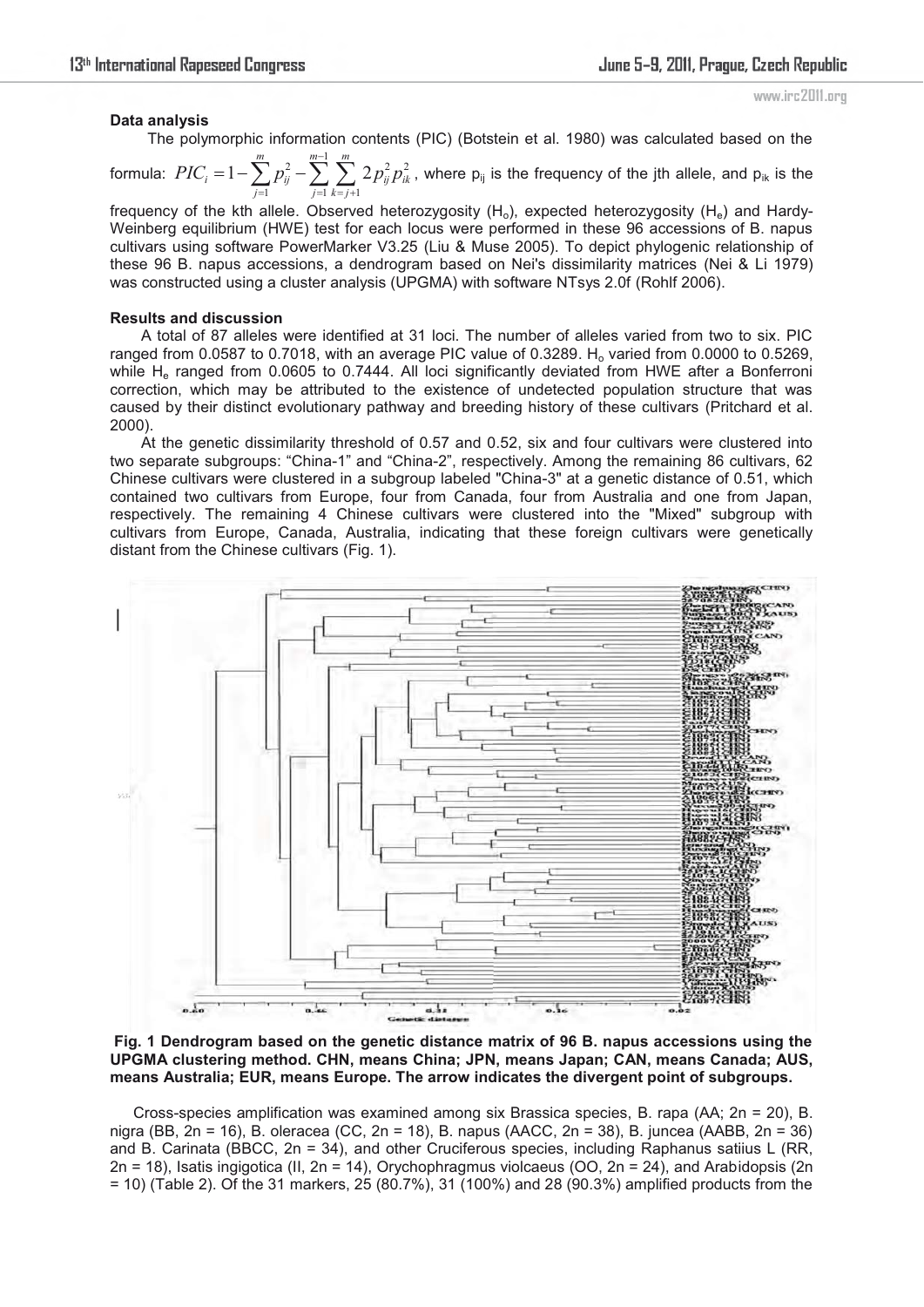three diploid species, B. rapa, B. oleracea and B. nigra, respectively, and 31 (100%), 28 (90.3%) and 30 (96.8%) markers amplified products from the three amphidiploid species, B. napus, B. juncea and B. carinata (Table 1), respectively, indicating that the SSR markers developed from the genomic sequences of B. napus have high success rates of amplification in Brassica species. There have 29 (93.6%), 25 (80.7%), 25 (80.7%) and 24 (77.4%) markers successfully amplified at least one product from the genomes of R. sativas, Isatis ingigotica, Orychophragmus violcaeus, and Arabidopsis (Table 2), respectively, indicating that the SSR markers developed from B. napus have very good transferability across distantly related Cruciferous species. Twenty four (71.0%) markers amplified clear PCR products in all ten Cruciferous species, suggesting that the conservation of the genomes of the Brassica and Cruciferous species (Table 1). Three primer pairs (BnGMS88, BnGMS301 and BnGMS594) only amplified products from the genomes of B. oleracea, B. napus and B. carinata (Table 1), suggesting that these markers are C genome-specific. Of the 31 single-locus markers, BnGMS110, BnGMS148, BnGMS301, BnGMS390, BnGMS565 and BnGMS679 behave as multi-loci in some species(, while the remaining 25 markers (80.64%) are still single-locus in all other 9 Cruciferous species ᧤B. rapa, B. nigra, B. oleracea, B. napus, B. juncea, B. Carinata, Raphanus satiius L, Isatis ingigotica, Orychophragmus violcaeus, and Arabidopsis) (Table 1), suggesting that which show the conservative of these markers across interspecies.

# **Disscussion**

In present study, we have evaluated the genetic diversity and depicted the genomic ancestry of 96 B. napus cultivars using 31 single-locus SSR markers. The high rate of transferability and the nature of single-locus inheritance suggested these markers are very useful for population genetic analysis across the Cruciferae species.